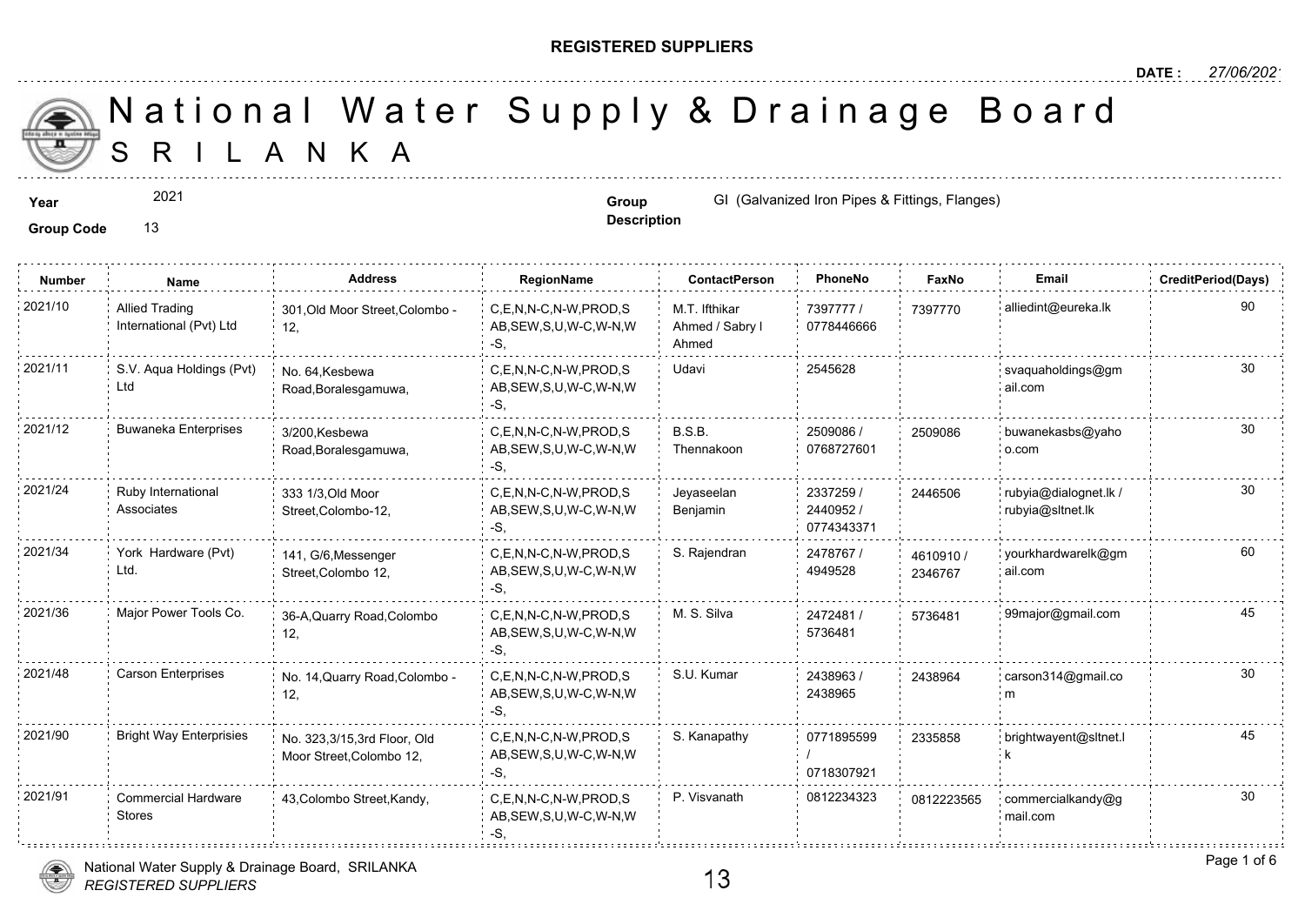

2021

**Description**

**Year Group Group GI** (Galvanized Iron Pipes & Fittings, I

| <b>Number</b> | Name                           | Address                                                            | <b>RegionName</b>                                            | <b>ContactPerson</b>      | PhoneNo                              | Faxl   |
|---------------|--------------------------------|--------------------------------------------------------------------|--------------------------------------------------------------|---------------------------|--------------------------------------|--------|
| 2021/92       | Magnum Traders                 | 45A, Colombo Street, Kandy,                                        | C.E.N.N-C.N-W.PROD.S<br>AB, SEW, S, U, W-C, W-N, W<br>-S,    | P. Kapilnath              | 0812234323                           | 081222 |
| 2021/96       | Osaka Impex                    | 30/2/1, Abdul Jabbar<br>Mawatha, Colombo 12,                       | C,E,N,N-C,N-W,PROD,S<br>AB, SEW, S, U, W-C, W-N, W<br>-S,    | A. Rajaguru               | 2338864 /<br>2422942                 | 242294 |
| 2021/97       | Wasanaa Impex                  | 30,2nd Floor, Abdul Jabbar<br>Mawatha, Colombo 12,                 | C,E,N,N-C,N-W,PROD,S<br>AB, SEW, S, U, W-C, W-N, W<br>-S,    | S. Vijayakumar            | 2433944 /<br>0712124450              | 242294 |
| 2021/99       | Uni Royal Enterprises          | 30-3, Second Floor, Abdul<br>Jabbar Mawatha, Colombo 12,           | C.E.N.N-C.N-W.PROD.S<br>AB, SEW, S, U, W-C, W-N, W<br>-S,    | Krishana Kumar            | 2478886 /<br>2541885 /<br>0766619811 |        |
| 2021/105      | Staar Trading Co.              | No. 30-1/2, Abdul Jabbar<br>Mawatha, Colombo 12,                   | C,E,N,N-C,N-W,PROD,S<br>AB, SEW, S, U, W-C, W-N, W<br>-S,    | S. Rajenthiran            | 2330495 /<br>2470176                 | 247017 |
| 2021/106      | Mech Pump Systems<br>(Pvt) Ltd | No.521, 1/1, Negombo<br>Road, Peliyagoda,                          | C,E,N,N-C,N-W,PROD,S<br>AB, SEW, S, U, W-C, W-N, W<br>-S.    | <b>DBU Sirinanda</b>      | 0777582900<br>/4610026/<br>4544878   | 293019 |
| 2021/114      | Monara Steel Centre            | No.333-2/18, Old Moor<br>Street, Colombo 12,                       | C.E.N.N-C.N-W.PROD.S<br>AB, SEW, S, U, W-C, W-N, W<br>$-S$ . | S. Shivakumar             | 2470738 /<br>2470739 /<br>2390882    | 232010 |
| 2021/143      | <b>Campion Enterprises</b>     | 311, First Floor, Old Moor<br>Street, Colombo 12,                  | C.E.N.N-C.N-W.PROD.S<br>AB, SEW, S, U, W-C, W-N, W<br>$-S$ . | Umesh Kumar               | 2470025                              | 242189 |
| 2021/179      | Innovate Trading               | No. 26/26,3rd<br>Lane, Alubogahalandha,<br>Mavittara, Piliyandala, | C,E,N,N-C,N-W,PROD,S<br>AB, SEW, S, U, W-C, W-N, W<br>-S.    | Yasitha C<br>Kumarasinghe | 5332266 /<br>0714203203              | 533226 |
| 2021/182      | Wino Trading (Pvt) Ltd.        | No.314 - 2/1, Old Moor<br>Street, Colombo 12,                      | C,E,N,N-C,N-W,PROD,S<br>AB, SEW, S, U, W-C, W-N, W<br>-S,    | virosh                    | 0714727427<br>0716024090             |        |

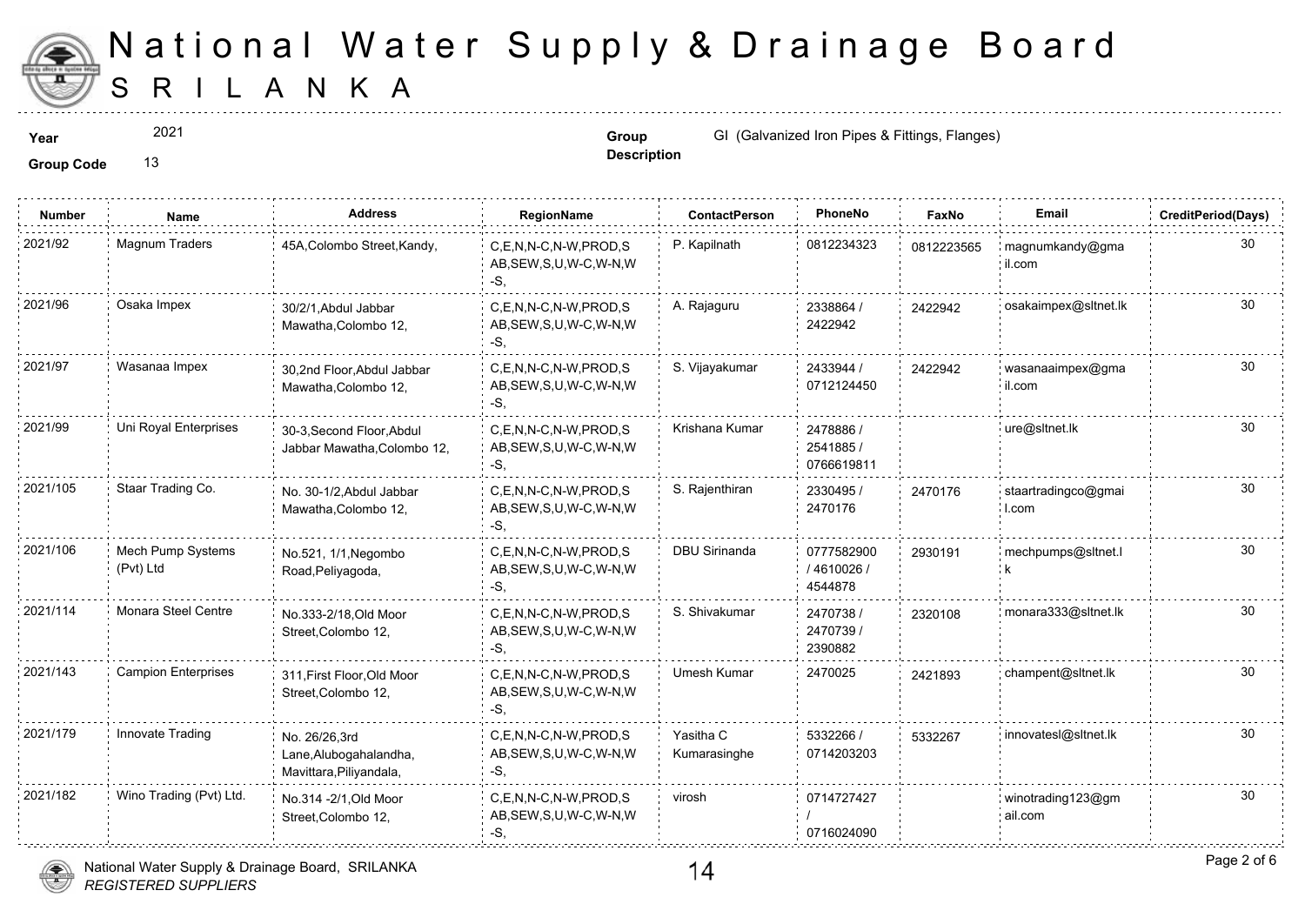

2021

**Description**

**Year Group Group** GI (Galvanized Iron Pipes & Fittings, I

| <b>Number</b> | Name                                             | Address                                            | RegionName                                                   | <b>ContactPerson</b>                                 | PhoneNo                                            | Faxl   |
|---------------|--------------------------------------------------|----------------------------------------------------|--------------------------------------------------------------|------------------------------------------------------|----------------------------------------------------|--------|
| 2021/185      | New Lanka Steel Centre                           | No. 12, Colombo Street, Kandy,                     | C,E,N,N-C,N-W,PROD,S<br>AB, SEW, S, U, W-C, W-N, W<br>$-S$ . | <b>MJM Razeek</b>                                    | 0812224285<br>0775220615                           | 081220 |
| 2021/204      | Eastern Trading<br>Company                       | 273, Old Moor Street, Colombo -<br>12,             | C,E,N,N-C,N-W,PROD,S<br>AB, SEW, S, U, W-C, W-N, W<br>-S.    | K. Gopal / S. Sivaji                                 | 2431544 /<br>2447290 /<br>2333644                  | 244729 |
| 2021/208      | <b>Allied Trading</b><br>International (Pvt) Ltd | 301, Old Moor Street, Colombo -<br>12,             | C.E.N.N-C.N-W.PROD.S<br>AB, SEW, S, U, W-C, W-N, W<br>$-S$ . | M.T. Ifthikar<br>Ahmed / Sabry<br>Ifthikar Ahmed     | 7397777 /<br>0778446699<br>0778446666              | 739777 |
| 2021/220      | R.N.A. Engineering                               | No. 37, Eanest Place,<br>Lakshapathiya, Moratuwa,  | C.E.N.N-C.N-W.PROD.S<br>AB, SEW, S, U, W-C, W-N, W<br>-S,    | E.A. A. Prasanna<br>Edirisinghe                      | 2649667 /<br>2649337 /<br>0777915438<br>0718618808 | 264966 |
| 2021/226      | Jedara International<br>(Pvt) Ltd                | No. 58/1, Peiris Mawatha,<br>Kalubowila, Dehiwala, | C.E.N.N-C.N-W.PROD.S<br>AB, SEW, S, U, W-C, W-N, W<br>-S,    | Damith<br>Wickramasinghe /<br>Janaka<br>Edirisooriya | 2764957 /<br>2765958 /<br>2766363                  | 441195 |
| 2021/251      | Ningbo Marketing                                 | No. 306, Sri Sangaraja<br>Mawatha, Colombo - 10,   | C,E,N,N-C,N-W,PROD,S<br>AB, SEW, S, U, W-C, W-N, W<br>$-S$ , | K.T. Murugan                                         | 2445670 /<br>4384882/<br>4384909 /<br>4384880      | 245220 |
| 2021/258      | Central Agencies (Pvt)<br>Ltd                    | 127, Kotugodella<br>Veediya, Kandy,                | C,E,N,N-C,N-W,PROD,S<br>AB, SEW, S, U, W-C, W-N, W<br>-S,    | P.Shanmugam                                          | 0812224203                                         | 081223 |
| 2021/273      | The Commercial<br>Trading Co.                    | No. 126J, Mahavidyalaya<br>Mawatha, Colombo - 13,  | C.E.N.N-C.N-W.PROD.S<br>AB, SEW, S, U, W-C, W-N, W<br>-S,    | Parmeshwaren                                         | 2381193                                            | 238119 |
|               |                                                  |                                                    |                                                              |                                                      |                                                    |        |

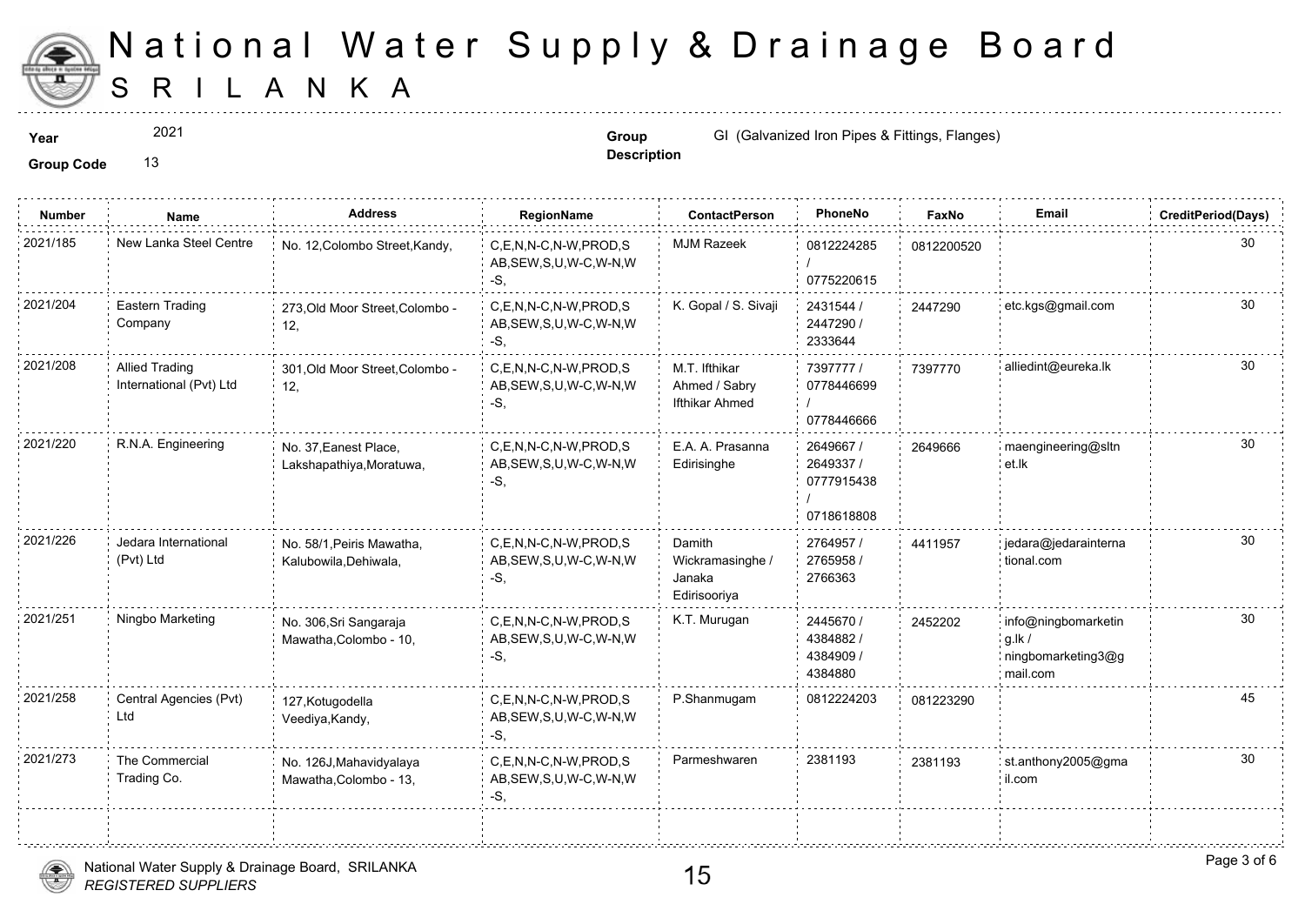

2021

**Description**

**Year Group Group GI** (Galvanized Iron Pipes & Fittings, I

| <b>Number</b> | Name                                 | <b>Address</b>                                          | RegionName                                                | <b>ContactPerson</b>       | PhoneNo                           | Faxl   |
|---------------|--------------------------------------|---------------------------------------------------------|-----------------------------------------------------------|----------------------------|-----------------------------------|--------|
| 2021/287      | Cany                                 | 333-2/1B, Old Moor<br>Street, Colombo - 12,             | C,E,N,N-C,N-W,PROD,S<br>AB, SEW, S, U, W-C, W-N, W<br>-S. | PS Sharmila                | 2432841                           |        |
| 2021/333      | C Ceylon Suppliers (Pvt)<br>Ltd      | No. 21, Palm Grove, Colombo -<br>03,                    | C.E.N.N-C.N-W.PROD.S<br>AB, SEW, S, U, W-C, W-N, W<br>-S. | Ravindra De Mel            | 0718716852                        |        |
| 2021/334      | Fruntrunner<br>International         | No. 21, Palm Grove, Colombo<br>03,                      | C.E.N.N-C.N-W.PROD.S<br>AB, SEW, S, U, W-C, W-N, W<br>-S. | W Ravindra De<br>Mel       | 0718716852                        |        |
| 2021/377      | Libra Agency                         | No. 30-1/1 Abdul Jabbar<br>Mawatha, Colombo 12,         | C,E,N,N-C,N-W,PROD,S<br>AB, SEW, S, U, W-C, W-N, W<br>-S. | M Balakrishnan             | 5836427                           | 245895 |
| 2021/411      | Rower International                  | 364-1/1, Old Moor<br>Street, Colombo 12,                | C,E,N,N-C,N-W,PROD,S<br>AB, SEW, S, U, W-C, W-N, W<br>-S. | A Aravindakumar            | 2391700 /<br>0777634321           | 239970 |
| 2021/421      | Union Hardware                       | 278, Galle Road, Ratmalana,                             | C.E.N.N-C.N-W.PROD.S<br>AB, SEW, S, U, W-C, W-N, W<br>-S. | <b>ACM Mansoor</b>         | 2761100                           | 273725 |
| 2021/433      | IMSL International (Pvt)<br>Ltd.     | No.145, Dambulla Road, Naula,<br>Matale,                | C,E,N,N-C,N-W,PROD,S<br>AB, SEW, S, U, W-C, W-N, W<br>-S. | Imalka Chalith<br>Liyanage | 0777957495                        |        |
| 2021/465      | Onida Steels                         | No. 41, Quarry Road, Colombo<br>12,                     | C.E.N.N-C.N-W.PROD.S<br>AB, SEW, S, U, W-C, W-N, W<br>-S. | G Ram Shankar              | 2445065 /<br>2338889 /<br>2459990 | 245999 |
| 2021/486      | St. Theresa Industries<br>(Pvt) Ltd. | No. 399, Gunasekara<br>Mawatha, Heiyanthuduwa,          | C.E.N.N-C.N-W.PROD.S<br>AB, SEW, S, U, W-C, W-N, W<br>-S, | Erandika<br>Subashani      | 4651777                           | 489781 |
| 2021/490      | Cooper International                 | No.293,1/1 First Floor, Old Moor<br>Street, Colombo 12, | C.E.N.N-C.N-W.PROD.S<br>AB, SEW, S, U, W-C, W-N, W<br>-S, | R Dhananjith               | 2433659 /<br>2444868              | 233714 |
|               |                                      |                                                         |                                                           |                            |                                   |        |

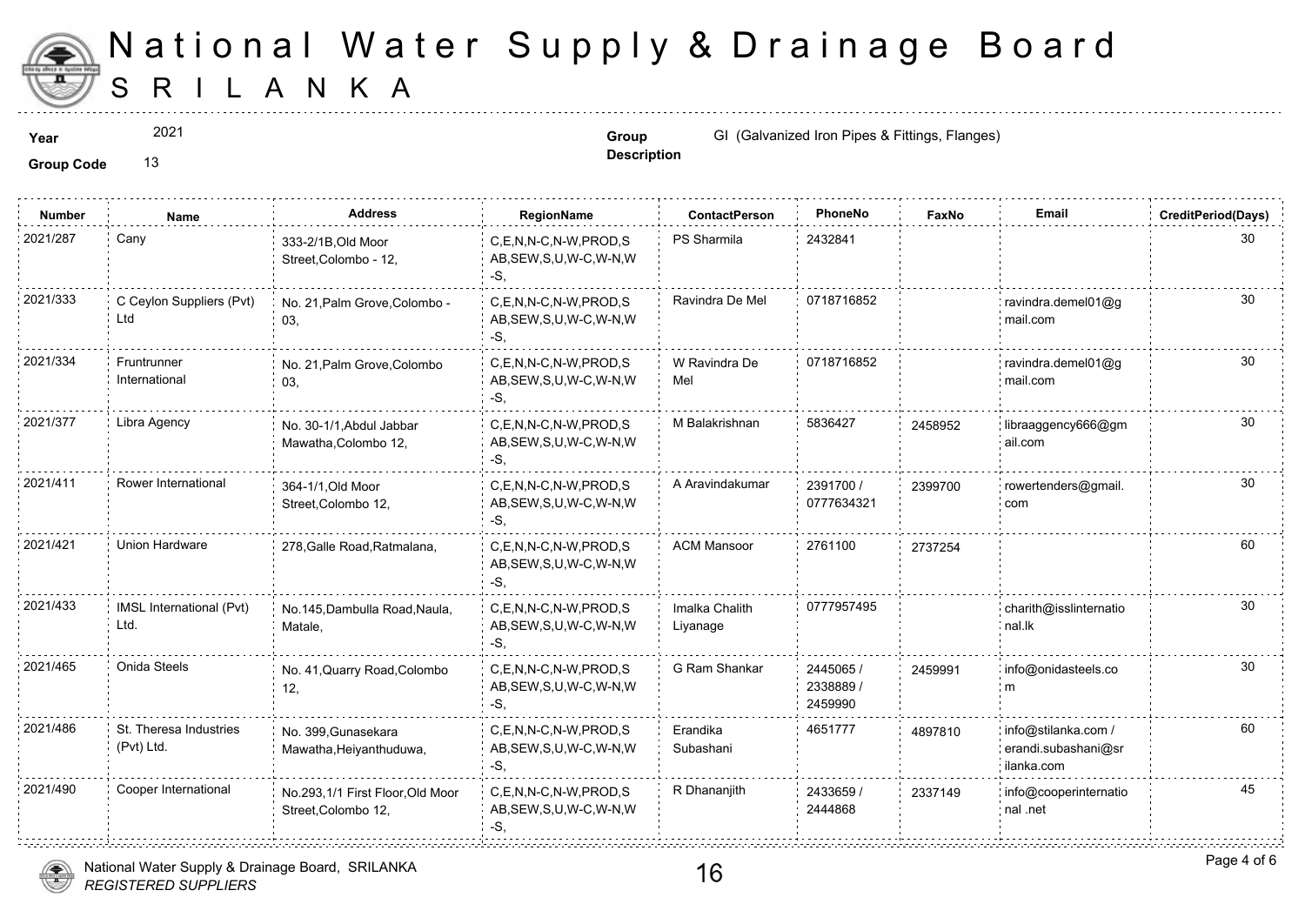

2021

**Description**

**Year Group Group** GI (Galvanized Iron Pipes & Fittings, I

Group Code 13

| <b>Number</b> | Name                                           | <b>Address</b>                                    | RegionName                                                   | <b>ContactPerson</b>             | PhoneNo                               | Faxl   |
|---------------|------------------------------------------------|---------------------------------------------------|--------------------------------------------------------------|----------------------------------|---------------------------------------|--------|
| 2021/493      | <b>Power Steels</b>                            | No. 320,2nd Floor,Old Moor<br>Street, Colombo 12, | C,E,N,N-C,N-W,PROD,S<br>AB, SEW, S, U, W-C, W-N, W<br>-S.    | P<br>Sithambaranatha<br>n        | 2459045                               |        |
| 2021/494      | A.S.K. Engineering &<br>Services (Pvt) Ltd.    | No. 176/3, Dalthara, Piliyandala,                 | C,E,N,N-C,N-W,PROD,S<br>AB, SEW, S, U, W-C, W-N, W<br>$-S$ . | <b>ASK Silva</b>                 | 2619552/<br>0779822568                |        |
| 2021/507      | V.V. Enterprises                               | 192, Old Moor Street, Colombo<br>12,              | C.E.N.N-C.N-W.PROD.S<br>AB, SEW, S, U, W-C, W-N, W<br>-S,    | <b>B Vino Prasath</b>            | 2447639/<br>077574235                 |        |
| 2021/511      | <b>Capital Enterprise</b>                      | No. 314/2/3 , Old Moor<br>Street, Colombo 12,     | C,E,N,N-C,N-W,PROD,S<br>AB, SEW, S, U, W-C, W-N, W<br>$-S,$  | P<br>Sithambaranatha<br>n        | 2436718 /<br>2330733                  |        |
| 2021/548      | Millennium Solution                            | No. 49, Kandy<br>Road, Peliyagoda,                | C.E.N.N-C.N-W.PROD.S<br>AB, SEW, S, U, W-C, W-N, W<br>-S,    | Subash<br>Madumadawa             | 0766327580<br>0117090701              |        |
| 2021/554      | Balin& Com (Pvt) Ltd.                          | No. 59/61, D.S. Senanayake<br>Street, Kandy,      | C.E.N.N-C.N-W.PROD.S<br>AB, SEW, S, U, W-C, W-N, W<br>-S.    | <b>SS Wikramasiri</b>            | 0817429050<br>-1                      | 081222 |
| 2021/565      | Tritech Marketing Int.<br>(Pvt) Ltd.           | No. 87, Makola South, Makola,                     | C,E,N,N-C,N-W,PROD,S<br>AB, SEW, S, U, W-C, W-N, W<br>$-S,$  | <b>LRA Srilal</b><br>Midellawala | 4384015 /<br>0770109801<br>0777761819 |        |
| 2021/572      | Zhengan Industrial (Pvt)<br>Ltd.               | No. 10, Perera<br>Mawatha, Kohuwala,              | C,E,N,N-C,N-W,PROD,S<br>AB, SEW, S, U, W-C, W-N, W<br>-S.    | Damith<br>Karunathilake          | 2811178                               | 496850 |
| 2021/582      | Forster Promotions &<br>Consultants (Pvt) Ltd. | No. 44, Moratumulla, Moratuwa,                    | C.E.N.N-C.N-W.PROD.S<br>AB, SEW, S, U, W-C, W-N, W<br>$-S$ . | Jagath                           | 2653214 /<br>0777989744<br>0773601555 |        |
|               |                                                |                                                   |                                                              |                                  |                                       |        |

*REGISTERED SUPPLIERS* National Water Supply & Drainage Board, SRILANKA